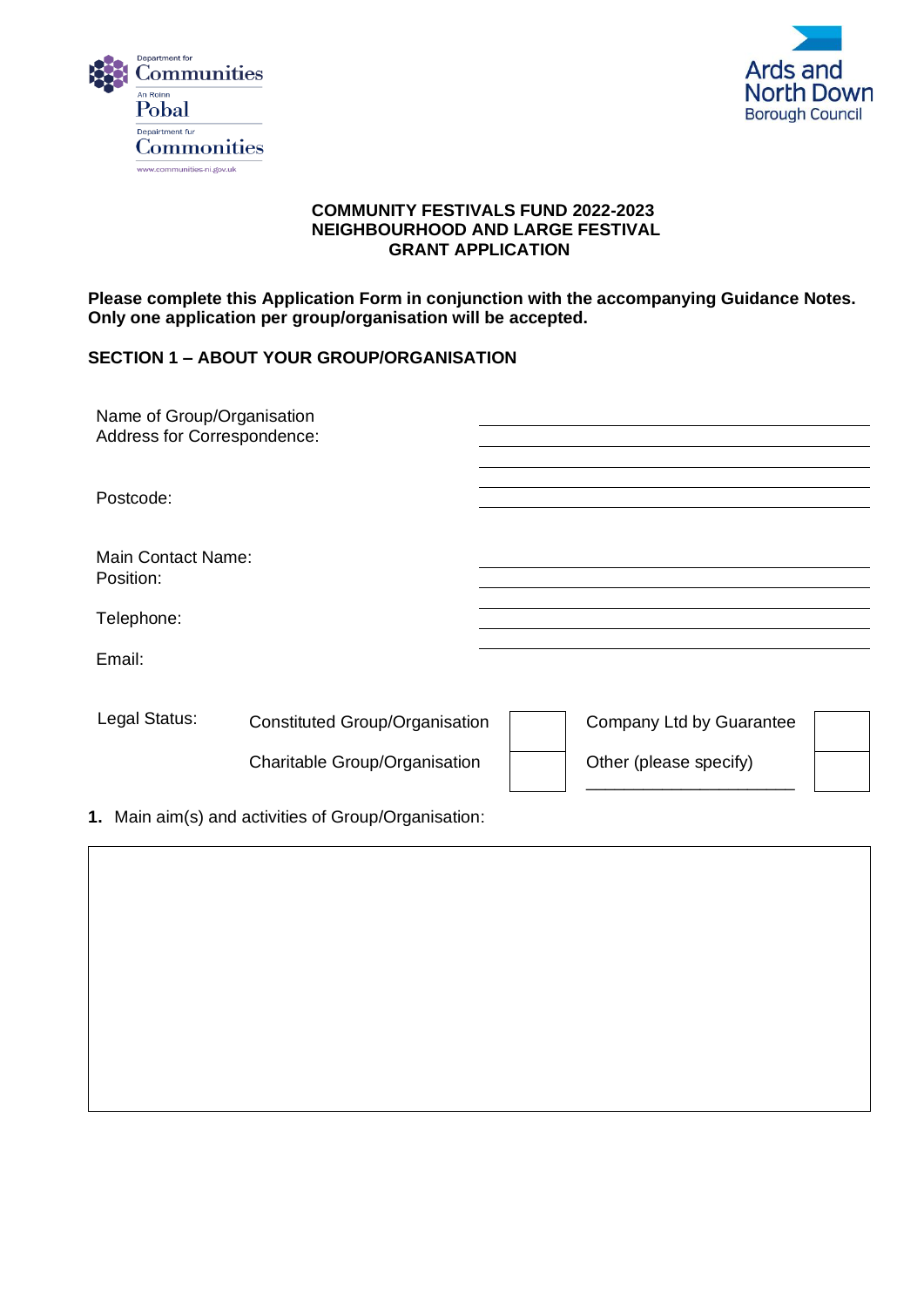**2.** What experience has the Group/Organisation in organising or running events similar to this?

**3.** What steps has your Group/Organisation taken to ensure that your members have the capacity to deliver a community festival? (Include details of training taken in marshalling, child protection etc.)

**4.** Do your members/volunteers require any further training to help you to deliver your festival successfully? (Your application will not be disadvantaged by declaring training requirements)

**5.** If this festival has taken place in previous years, how has it developed in terms activities and links with other organisations?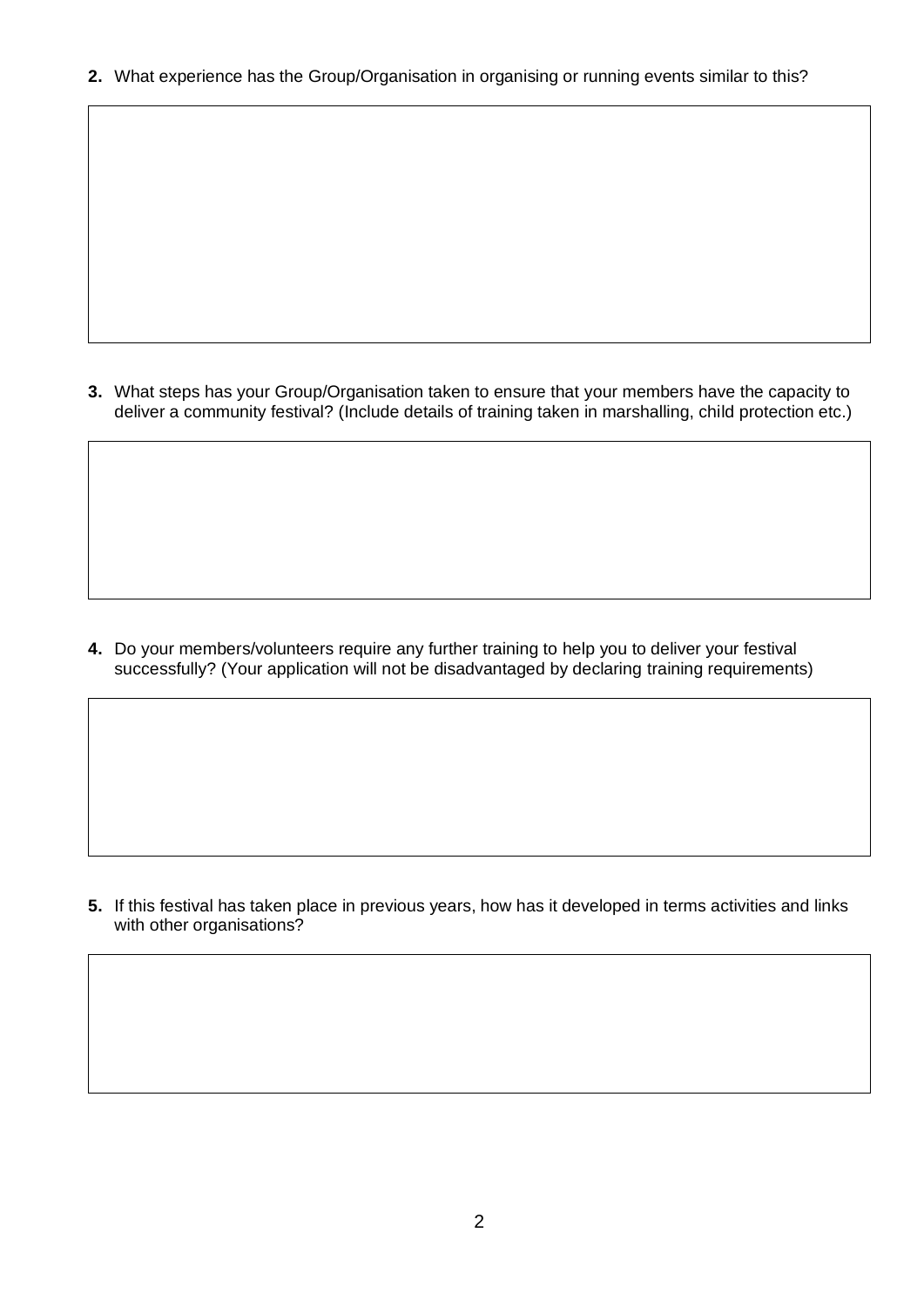## **SECTION 2 – ABOUT YOUR FESTIVAL**

- **6.** Festival Name:
- **7.** Festival Date(s):
- **8.** Location of Festival **(incl. postcode)**
- **9.** Please give a brief description of the Festival, including the theme or focus (include an event plan and risk assessment if available).

| How many people do you expect to attend?            |                                                                             |
|-----------------------------------------------------|-----------------------------------------------------------------------------|
|                                                     | Please provide an estimated breakdown of where these people will come from: |
| Immediate area/town/village<br>Other areas in NI    | Neighbouring area/town/village<br>Other (please specify)                    |
| What is your target<br>community for this Festival? |                                                                             |

**10.**What is the specific aim (or aims) of the Festival? How will it benefit the community and/or local economy?

**11.**How have you determined the need and demand for this festival?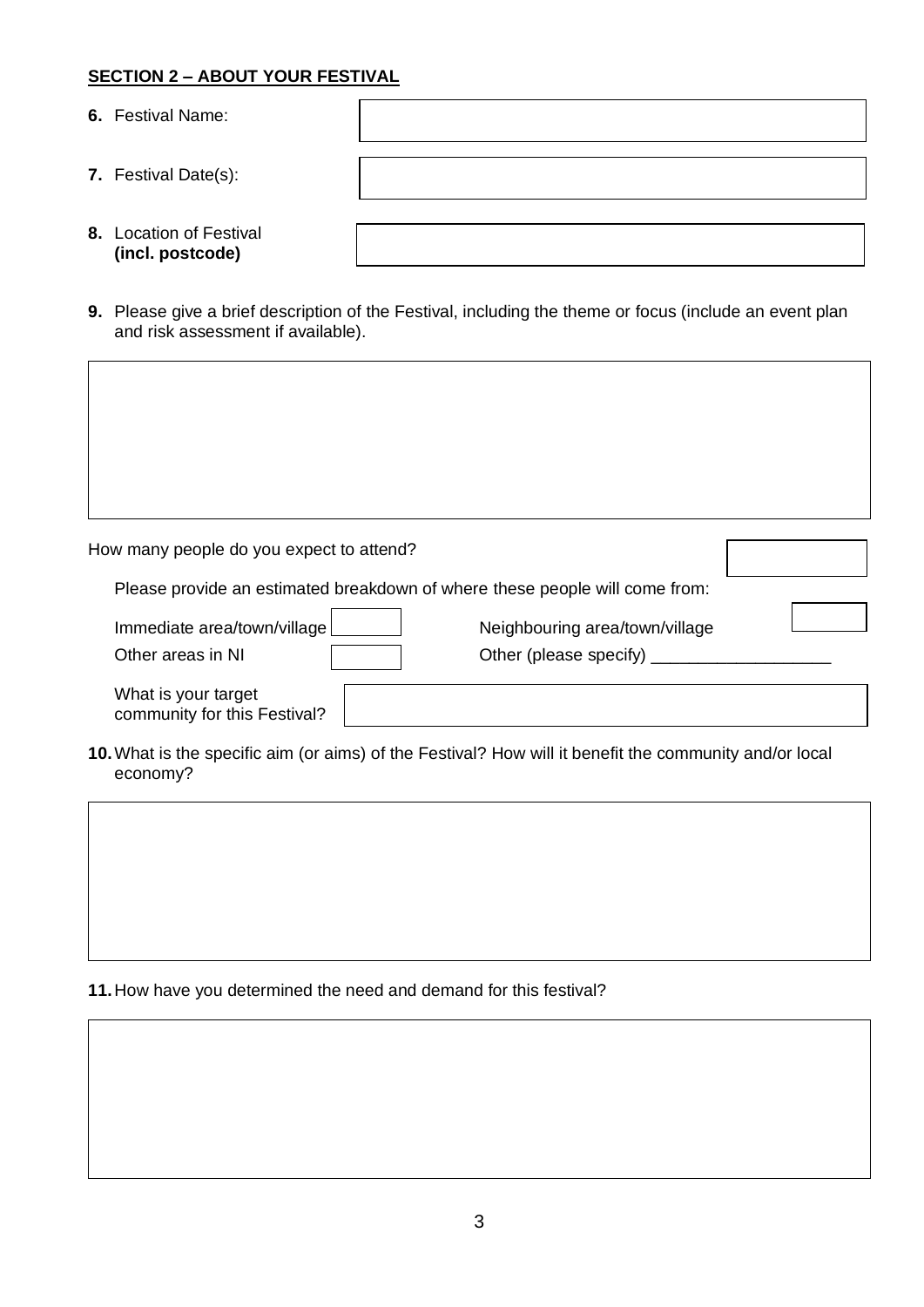**12.**What do you hope to achieve by running the festival? (Outcomes you expect to achieve)

**13.** Please explain how the festival explores, celebrates and positively promotes cultural traditions of the target community (In this context, 'culture' is defined as ideas, customs and social behaviour of a particular people or social grouping. 'Community' includes communities of interest as well as geography and identity.)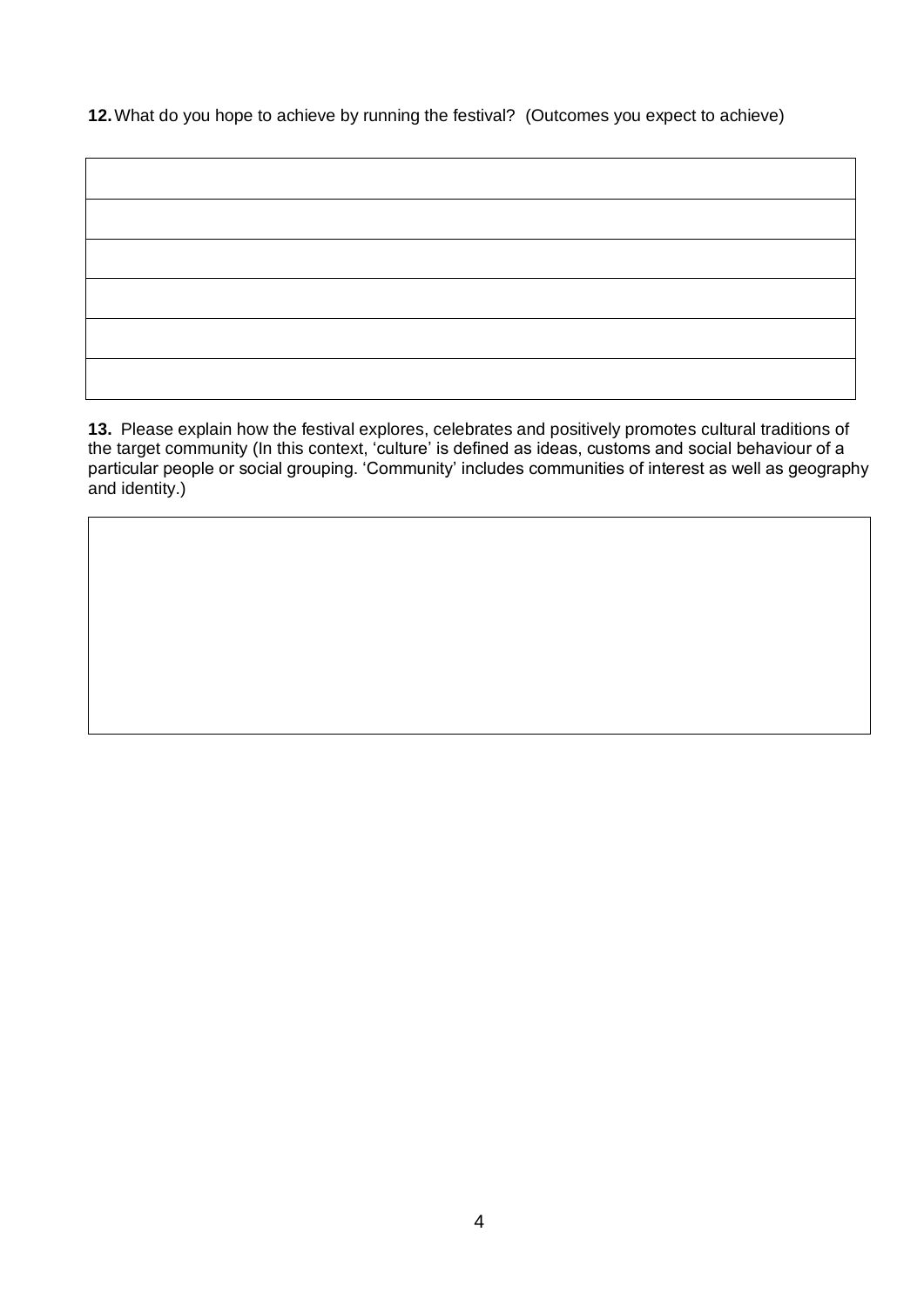# **SECTION 3 – CORE CRITERIA**

**14.** How will your festival promote **equality** and **improve community cohesion/good relations** in your community?

**15.** Please explain how the festival will contribute to **tackling poverty and social exclusion** and how will it contribute to **building a strong sense of community**?

**16.** How do you plan to – a) Persuade people to **volunteer** at the festival? b) encourage people to **attend** in the festival?

**17.**What opportunities to **improve skills or receive training** will be provided to those people /volunteers involved in the festival?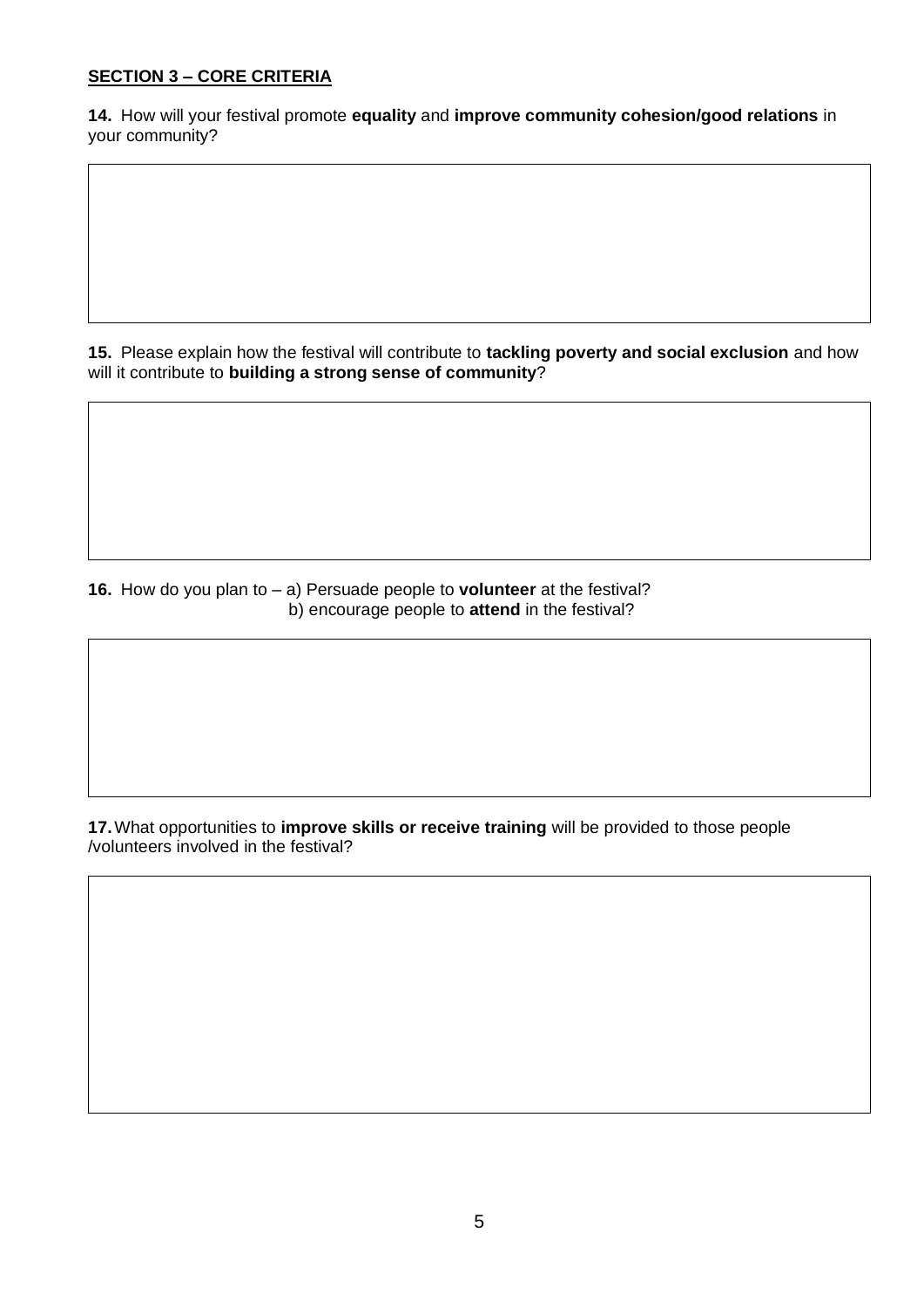**18.**How and where are you planning to publicise/advertise your festival? How will Council/DfC funding be acknowledged? (Appropriate logos should be on all printed or online material associated with your festival)

## **If you have an Operational Plan for your festival please attach a copy**

**19.**Please give a detailed breakdown of the projected cost, including details of any other funding that will be used for this festival (costs should incl. VAT where applicable and continue on a separate page if necessary)

| <b>ITEM / FESTIVAL ELEMENT BEING FUNDED</b> | Income from other<br>sources - eg. grants or<br>fund raising | <b>Amount applied</b><br>for from ANDBC<br>(E) |
|---------------------------------------------|--------------------------------------------------------------|------------------------------------------------|
|                                             |                                                              |                                                |
|                                             |                                                              |                                                |
|                                             |                                                              |                                                |
|                                             |                                                              |                                                |
|                                             |                                                              |                                                |
|                                             |                                                              |                                                |
|                                             |                                                              |                                                |
| <b>Total Amount</b>                         |                                                              |                                                |

- **20.**How much funding are you seeking from Ards and North Down Borough Council?
- **21.**Please describe any contribution your Group/Organisation is making towards the project (financial or in kind)?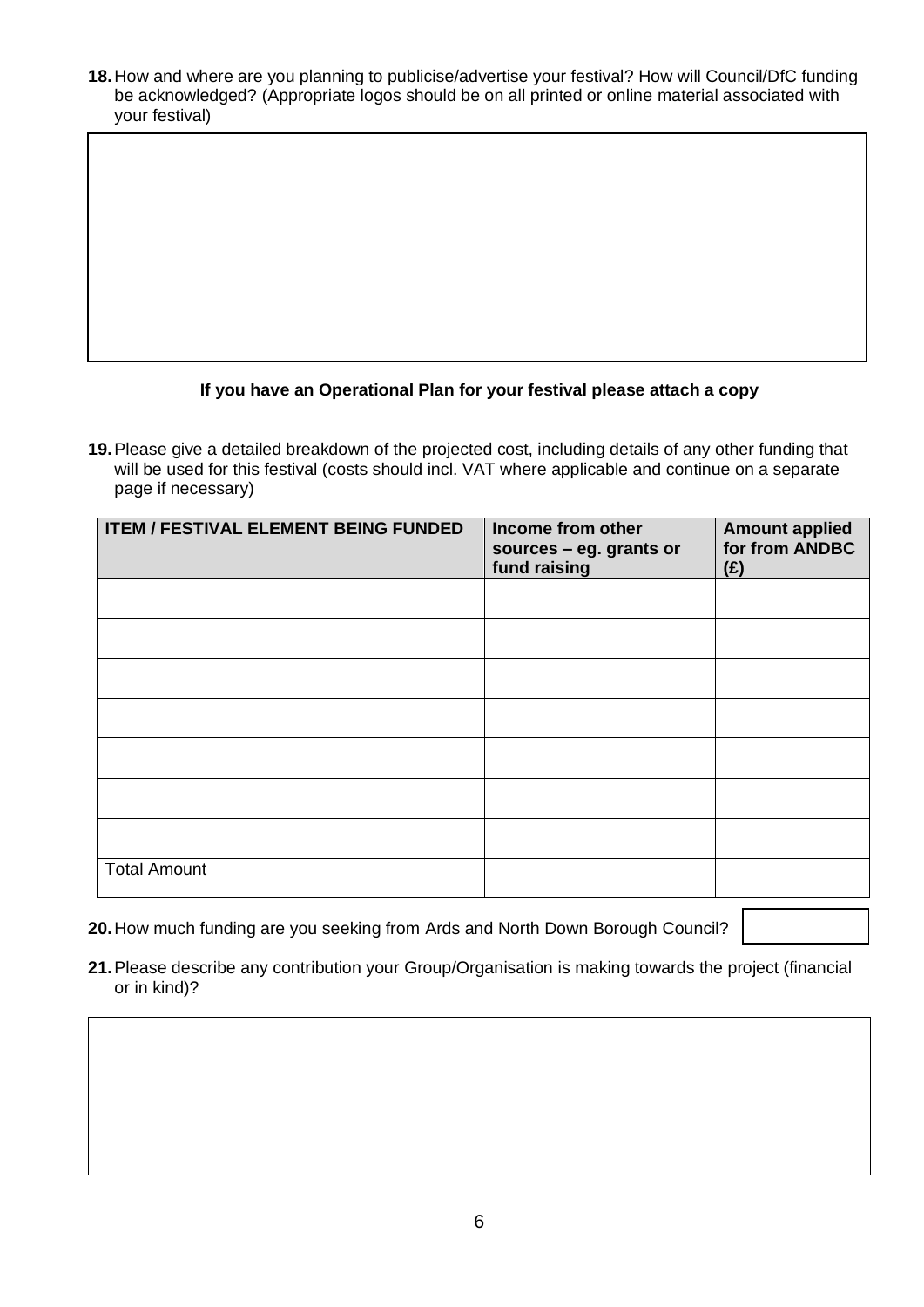**22.**Please explain how value for money will be achieved.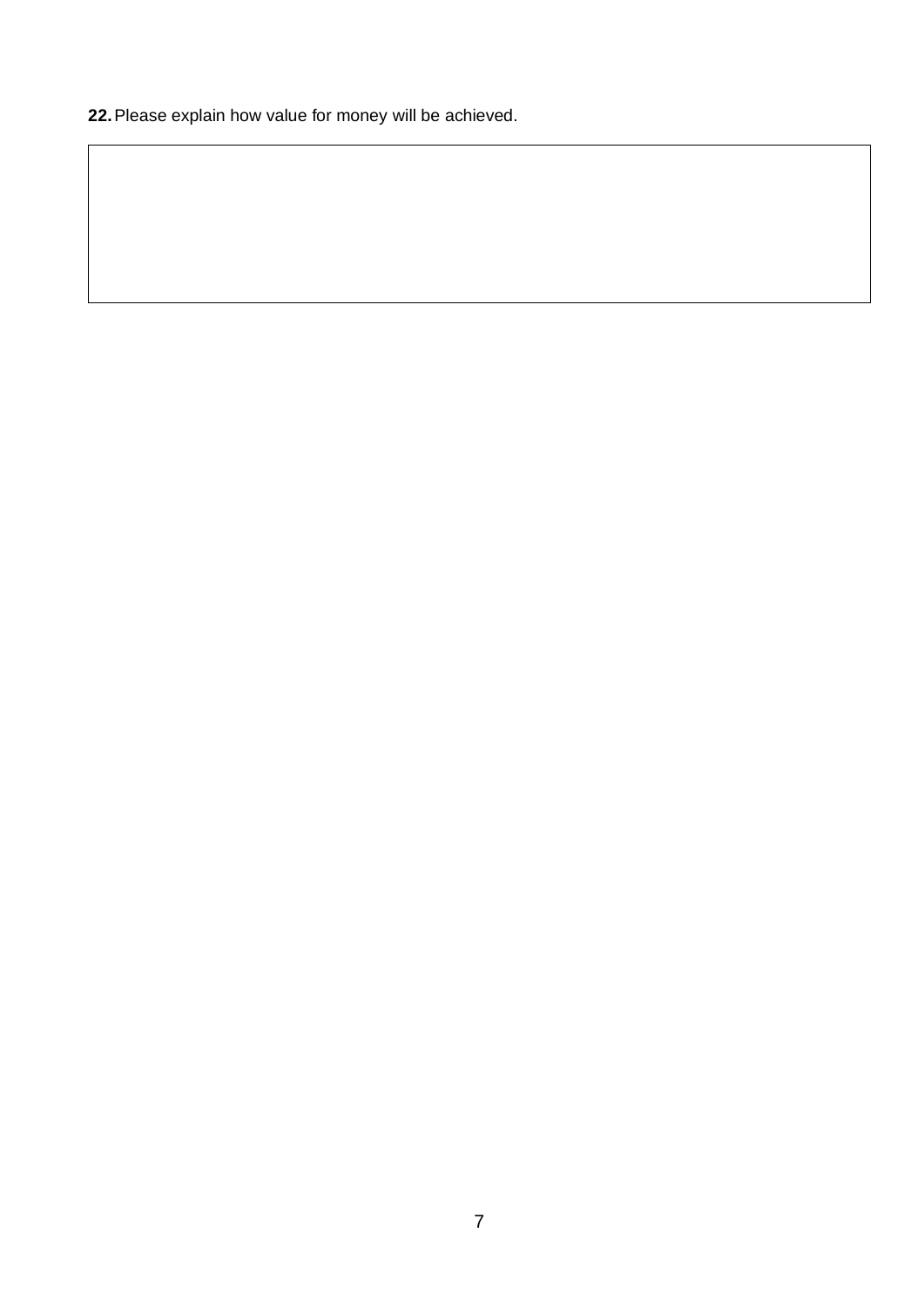#### **SECTION 4 COMMEMORATIVE EVENTS - Only to be completed if your event/festival is linked to a commemorative event.**

Please indicate how the event fits within the 4 guiding principles compiled by the Community Relations Council and the Heritage Lottery Fund as stated below.

**Guiding Principle 1: To start with the Historical Facts.**

**Guiding Principle 2: To recognise the implications and consequences of what happened.**

**Guiding Principle 3: To understand that different perceptions and interpretations exist.**

**Guiding Principle 4: To show how events and activities can deepen understanding of the period.**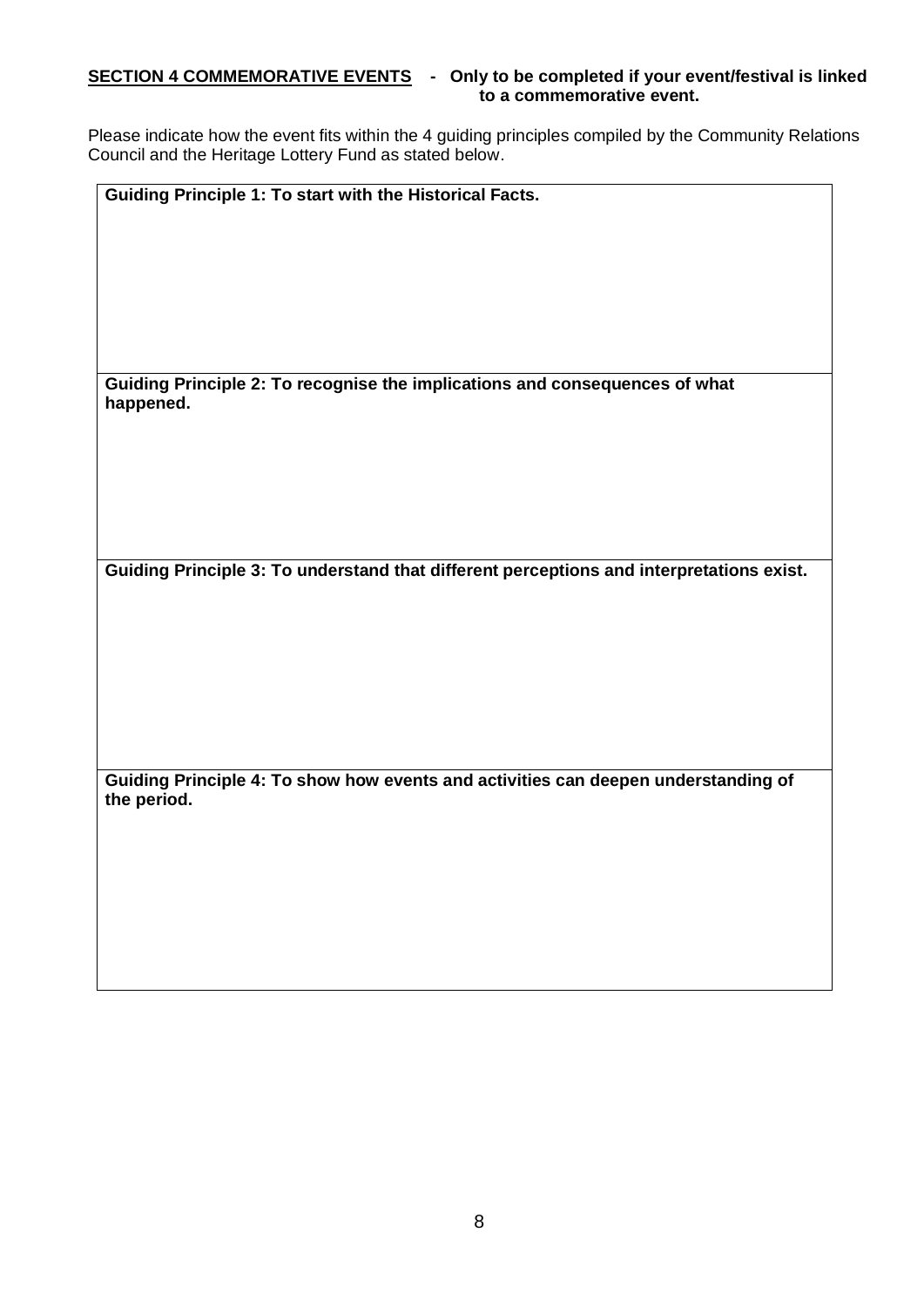#### **GOVERNMENT FUNDING DATABASE –**

**This is a requirement from the Department for Communities.**

**Have you previously uploaded the following on the Funders Passport? If yes please provide your Unique Reference Number (URN) and ensure your most recent documents have been uploaded to the GFD\_\_\_\_\_\_\_\_\_\_\_\_\_\_\_\_\_\_\_**

**However, we do require all applicants to please enclose the following documents with your application.**

## **Essential documentation**

- Copy of Constitution or Memorandum of Association • Most recent AGM Minutes / Inaugural minutes **List of Office Bearers**
- Copy of most recent audited Annual Accounts
- Most recent Bank Statement

### **Additional documentation**

- Details of relevant Insurance relating to the project (where appropriate)
- Child Protection Policy/ Statement (for those Group/Organisations working with children)

We hereby agree that the above documents will be:

- (i) held on the Government Funding Database (GFD) and are the most up to date and fit for purpose for this application period; **Y/N**
- (ii) We agree these documents may be made available to other public sector funders via the GFD. **Y/N**

We declare that this application is made with the authority and consent of the above organisation and that the information provided is true, accurate and complete.

#### Please note: **Late or Incomplete applications will not be considered**

| Name (in capitals):<br>Position held:   |  |
|-----------------------------------------|--|
| Signature (on behalf of the applicant): |  |
| Date:                                   |  |
| Name (in capitals):<br>Position held:   |  |
| Signature (on behalf of the applicant): |  |
| Date:                                   |  |

| $\mathbb{R}$ |  |
|--------------|--|
| i.           |  |
|              |  |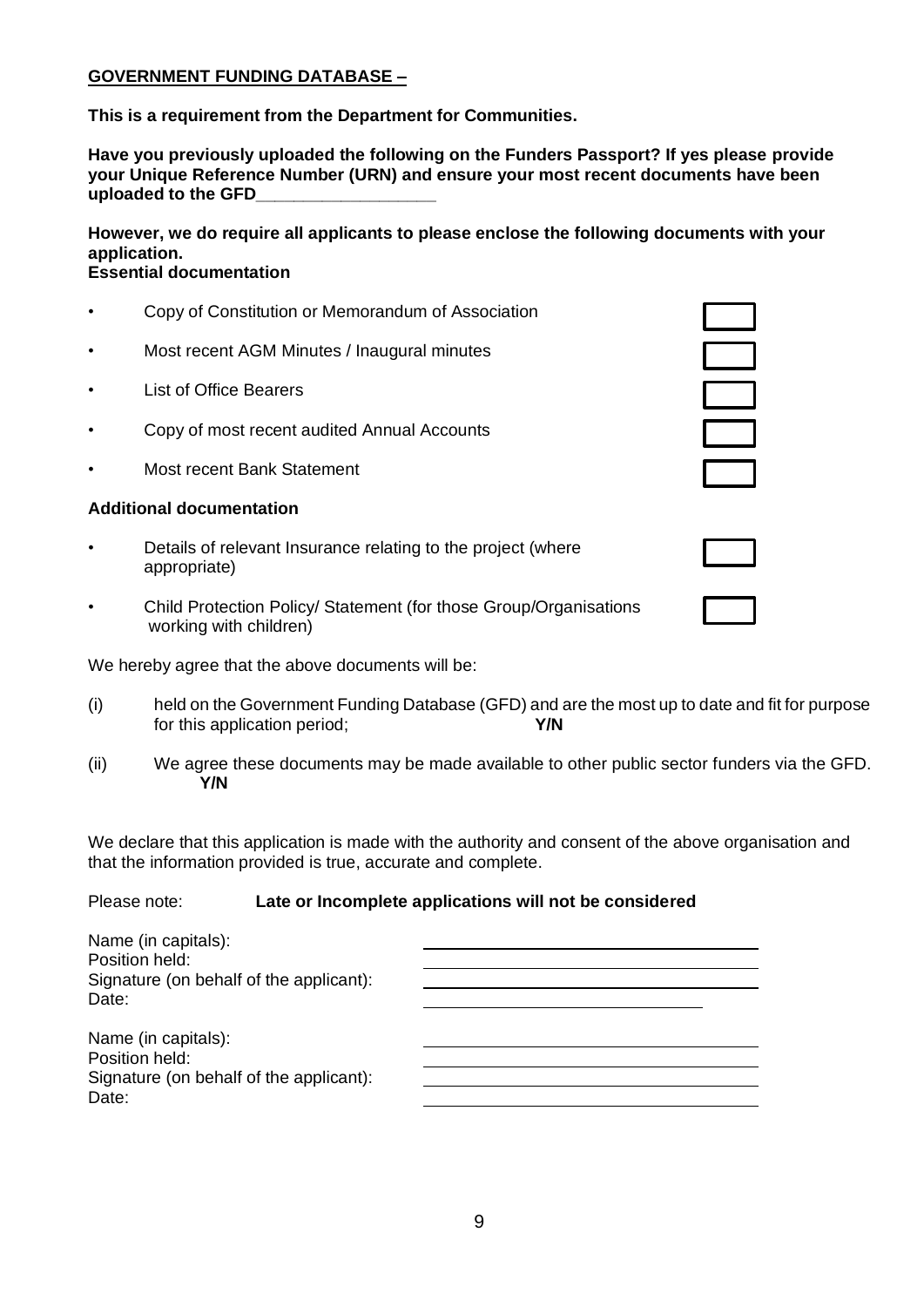**Completed application forms and supporting documentation should be forwarded by no later than: 4.00pm on 21st MARCH 2022. Please submit your application as a PDF document.**

**Applicants need to be aware that Applications will not be reviewed by the Grants Team until after the closing date and time.**

Jonny Blakely Community Development Manager Ards and North Down Borough Council 16 South Street Unit 5 Conway Building **Newtownards** BT23 4JT

0300 013 3333 Or e-mail – [communitygrants@ardsandnorthdown.gov.uk](mailto:communitygrants@ardsandnorthdown.gov.uk)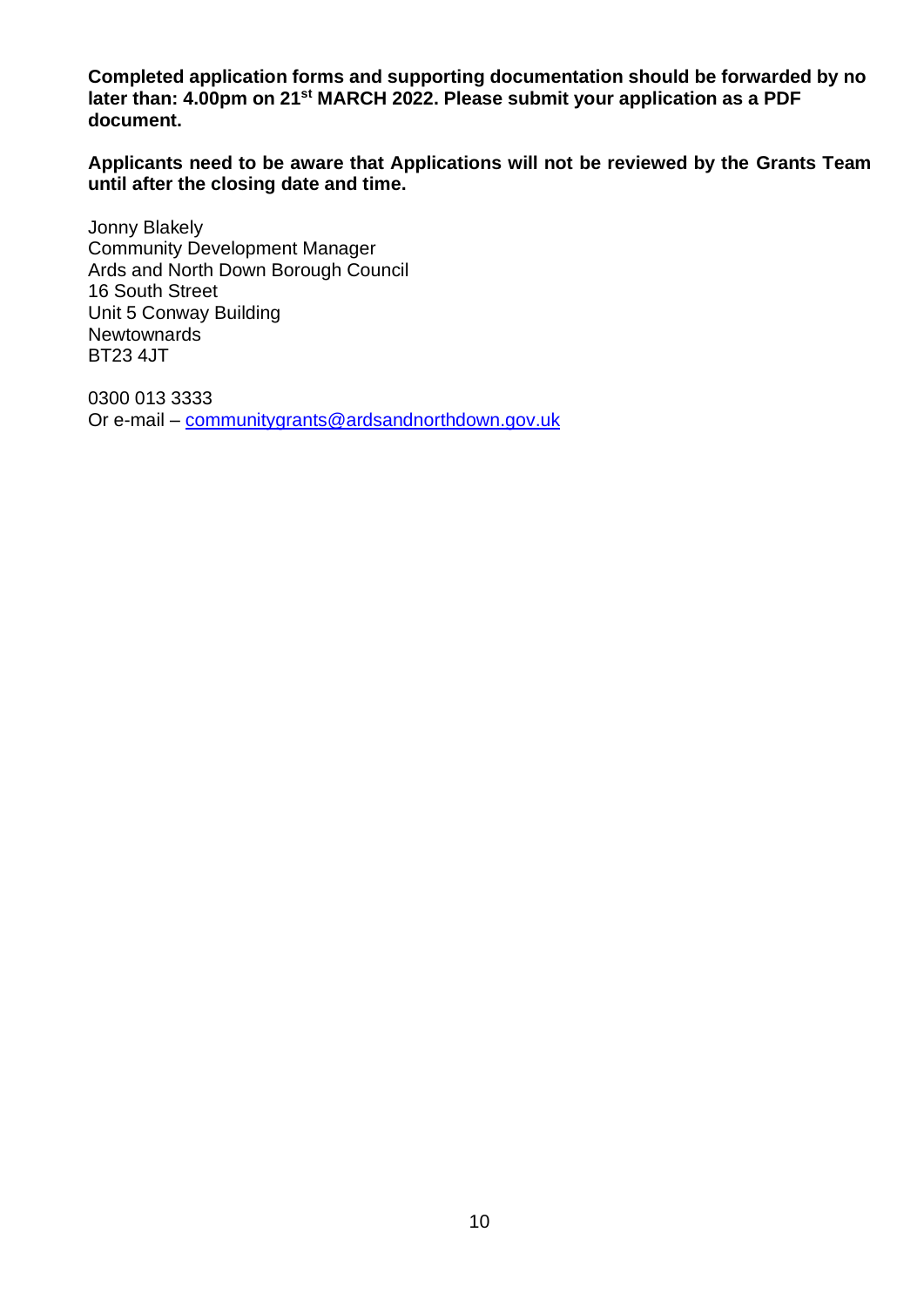# **Freedom of Information**

Ards and North Down Borough Council is subject to the provisions of the Freedom of Information Act 2000. This Act came into operation on 1<sup>st</sup> January 2005. Applicants should be aware that the information provided in the completed application document could be disclosed in response to a request under the Freedom of Information Act.

The Council will proceed on the basis of disclosure unless an appropriate exemption applies. No information provided by applicants will be accepted "in confidence" and Ards and North Down Borough Council will not accept liability for loss as a result of any information disclosed in response to a request under the Freedom of Information Act.

Ards and North Down Borough Council does not have a discretion regarding whether or not to disclose information in response to a request under the Freedom of Information Act, unless an exemption applies. Decisions in relation to disclosure will be taken by appropriate individuals in Ards and North Down Borough Council having due regard to the exemptions available and the Public Interest. Applicants should be aware that despite the availability of some exemptions, information may still be disclosed if the Public Interest in its disclosure outweighs the Public Interest in maintaining the exemption. Applicants are required to highlight information included in the application documents which they consider to be commercially sensitive or confidential in nature, and should state the precise reasons, why that view is taken. In particular, issues concerning trade secrets and commercial sensitivity should be highlighted. Applicants are advised against recording unnecessary information.

In accordance with the Lord Chancellors Code of Practice on the discharge of public functions, Ards and North Down Borough Council will **not** accept any contractual term that purports to restrict the disclosure of information held by the Council in respect of the contract or grant process save as permitted by the Freedom of Information Act. The decision whether to disclose information rests solely with Ards and North Down Borough Council.

Ards and North Down Borough Council will consult with applicants, where it is considered appropriate, in relation to the release of controversial information.

## **Data Protection**

Ards and North Down Borough Council values your right to personal privacy. We collect this information solely for the purposes of this application and do not share it with anyone. We comply with the DPA (Data Protection Act) 2018 and UK GDPR (General Data Protection Regulation), ensuring that information is collected fairly and lawfully, is accurate, adequate, secure, up to date and not held any longer than necessary**.** 

For further information our Privacy Statement can be viewed at [https://www.ardsandnorthdown.gov.uk/privacy-and-cookies](https://eur01.safelinks.protection.outlook.com/?url=https%3A%2F%2Fwww.ardsandnorthdown.gov.uk%2Fprivacy-and-cookies&data=04%7C01%7Canne.lendrum%40ardsandnorthdown.gov.uk%7Cf720ee16c62c4f7d4c7708d9e00d3fb2%7C39416dee5c8e4f5cb59d05c4bd0dd472%7C0%7C0%7C637787169765990001%7CUnknown%7CTWFpbGZsb3d8eyJWIjoiMC4wLjAwMDAiLCJQIjoiV2luMzIiLCJBTiI6Ik1haWwiLCJXVCI6Mn0%3D%7C3000&sdata=BuZ76ilI40Ef%2B7Kk4E62iBYfc5pkLJFDmZD8Xs58Z98%3D&reserved=0)

# **Equality of Opportunity, Section 75 and Good Relations.**

Ards and North Down Borough Council (the Council) is required to have due regard to the need to promote equality of opportunity between

- persons of different religious belief, political opinion, racial group, age, marital status or sexual orientation
- men and women generally
- persons with a disability or without